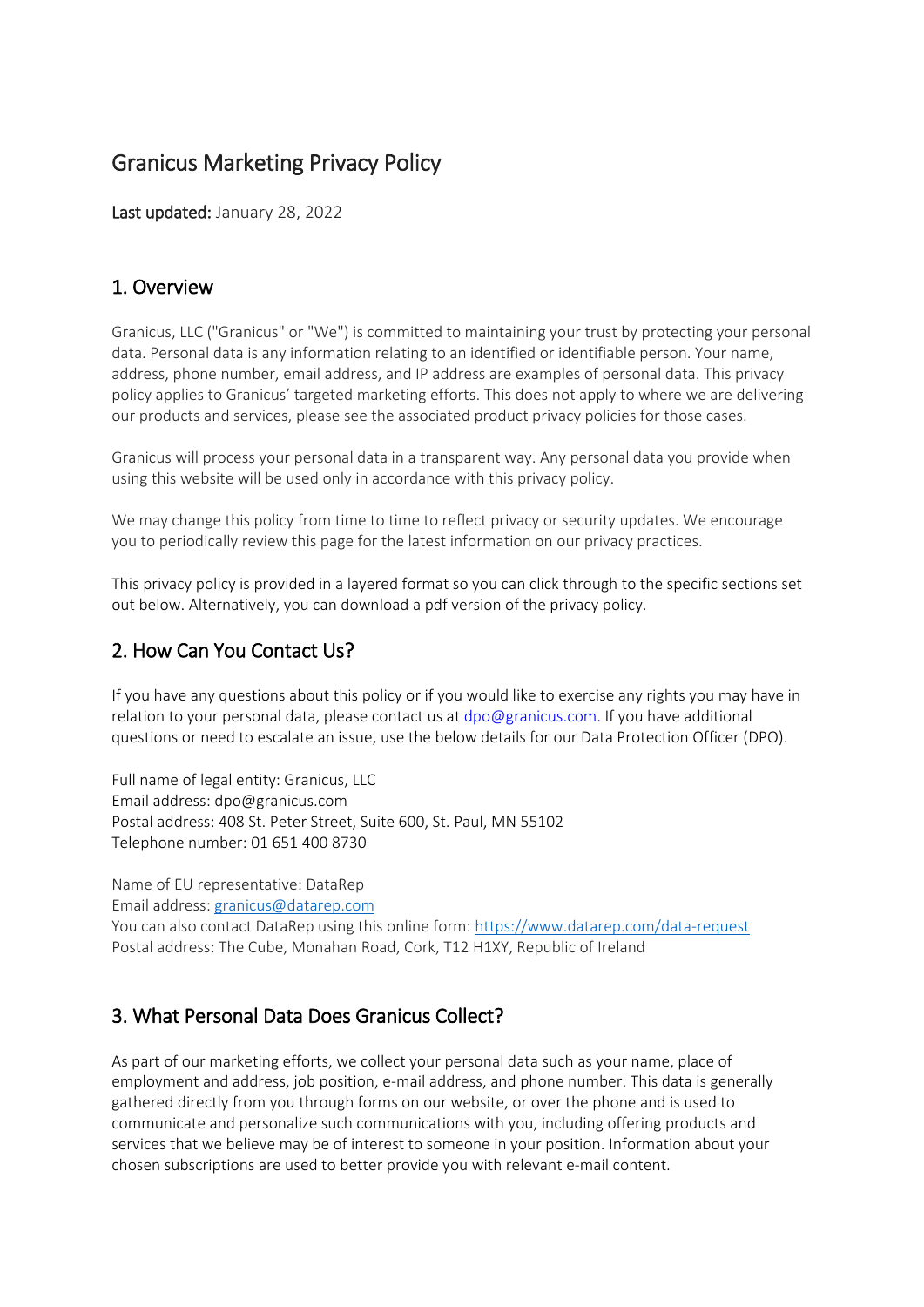We gather business contact details about you from publicly accessible sources, such as your business or work website, or we may receive business-to-business (B2B) information from third party lists. Our employees may also search for your business contact details online and enter your information on to our marketing database. If you reside in EU/UK, we will ask for your opt-in consent to contact you. If you reside in the USA, we will provide you an option to opt-out on our first communication.

In certain situations, such as when you authorize to prefill a form on our website, we may receive data (such as first name, last name, e-mail address, job title, and company) from your past interaction with our website.

We gather certain data automatically upon your visit to our website, including, browser type, Internet service provider (ISP), referring/exit pages, the files viewed on our site and e-mails (e.g., HTML pages, graphics, etc.), operating system, date/time stamp, and/or clickstream data to analyse trends in the aggregate and administer the site. If you interact with web forms on our site or emails from us, your IP address is captured and used to infer your location, which helps us to serve you relevant content.

Our website also collects cookies. However, we will give you an option to opt-in or out to cookie tracking technologies depending upon your local jurisdiction.

### 4. How Do We Justify Collecting Your Data?

We will use your personal data when the law allows us to. While national legislation differs (such as EU national law responses to the ePrivacy Directive), in general it will depend on where you are and whether you are acting in a business or personal capacity.

Most commonly, for marketing purposes, we will process your personal data in the following circumstances:

- Where you positively consent (used more heavily where you are a private citizen), we will not collect your data unless we have your permission (a positive "opt-in" action), or you have reached out to contact us proactively.
- Where it is necessary for our legitimate interests (used more commonly where you are acting in your business capacity). Such as we have a business or commercial reason for using your information) and your interests and fundamental rights do not override those interests. This is normally an "opt-out" scenario, contacting you until you tell us otherwise.

Where we are not certain of your business or personal capacity, we will apply the strictest possible justification (we will assume you are a private citizen, and therefore all services will be an "opt-in" data collection).

Our legitimate interests mayinclude:

- Providing high quality customer service.
- Complying with laws or regulations that apply to us.
- Developing our products and services, and what we charge for them.
- Defining customers for our products and services.
- Seeking your consent when we need it to contact you.
- Providing our customers with relevant marketing, and other high-quality product and service features.
- Keeping our marketing updated and relevant.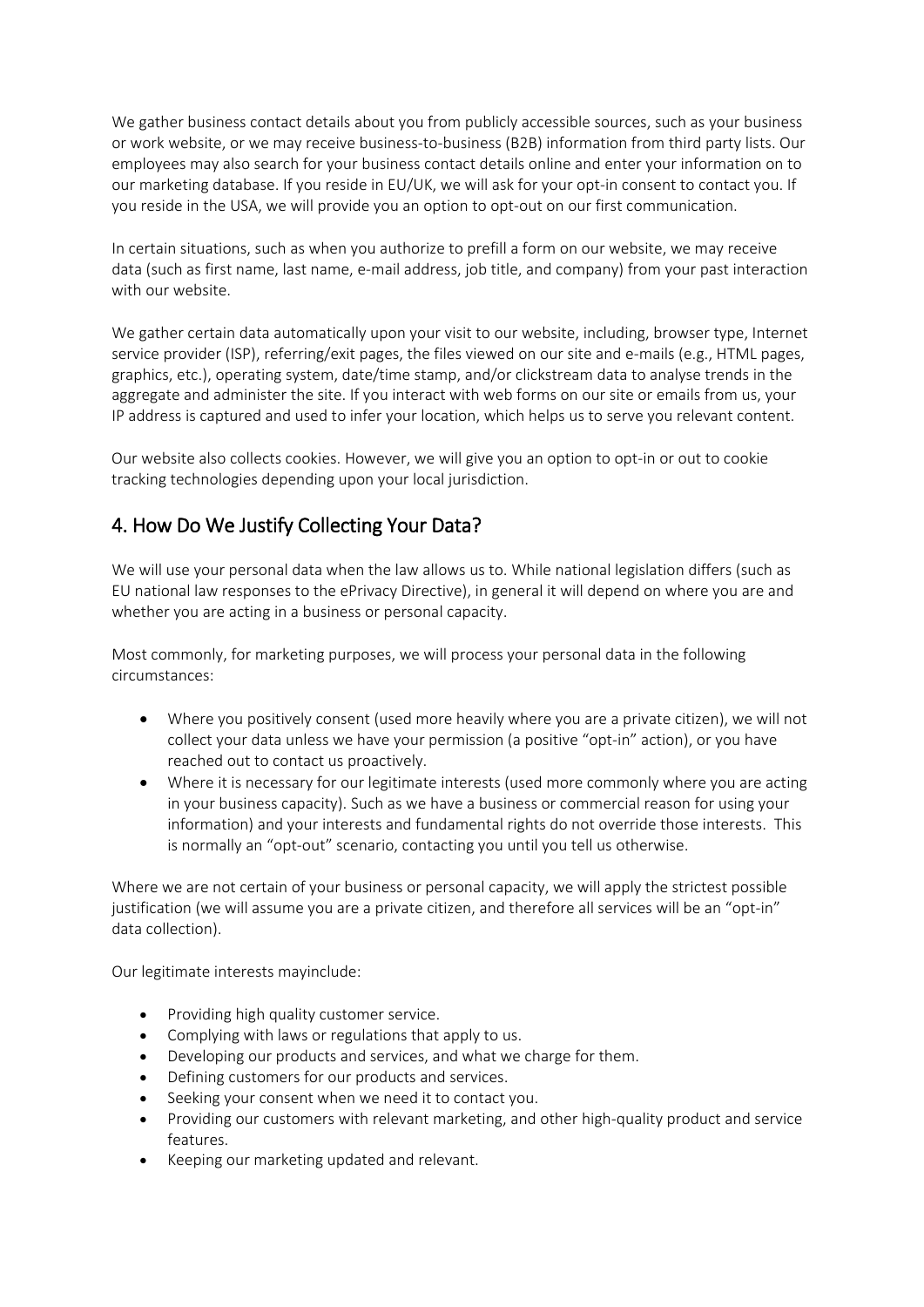## 5. For What Purposes Do We Use Your Data?

Our data use depends on the purpose of collection. The main reasons include:

#### o Analytics

To monitor and analyse web traffic; can be used to keep track of your behaviour on our website.

#### o Contacting the user, managing contacts, and sending messages

By registering on the mailing list or for the newsletter, your email address will be added to the contact list of those who may receive email messages containing information of commercial or promotional nature concerning our services. Your email address might also be added to this list as a result of signing up to our services or after making a purchase.

By filling in the contact form with your data, you authorize us to use these details to reply to requests for information, quotes, or any other kind of request as indicated by the form's header.

We may also collect data concerning the date and time when the message was viewed by you, as well as when you interacted with it, such as by clicking on links included in the message.

#### o Content performance and feature testing (A/B testing)

To track and analyse your responses concerning web traffic or your behaviour regarding changes to the structure, text, or any other component of this website.

#### $\circ$  Interaction with online survey platforms

To allow you to interact with third party online survey platforms directly.

#### o Remarketing and behavioural targeting

To allow us and our partners to inform, optimize, and serve advertising when you visit our website based on your use of our services.

#### o User database management

To build a profile on you by starting from an email address, name, or other information that you provide to us, as well as to track your activities through analytics features. Your business contact details may also be matched with publicly available information about you (such as social networks' profiles) and used to build up a picture of your business life that we can use for improving our services. Some of these services may also enable the sending of timed messages to you, such as emails based on specific actions performed by you.

## 6. What Happens If We Process Your Data for Other Purposes?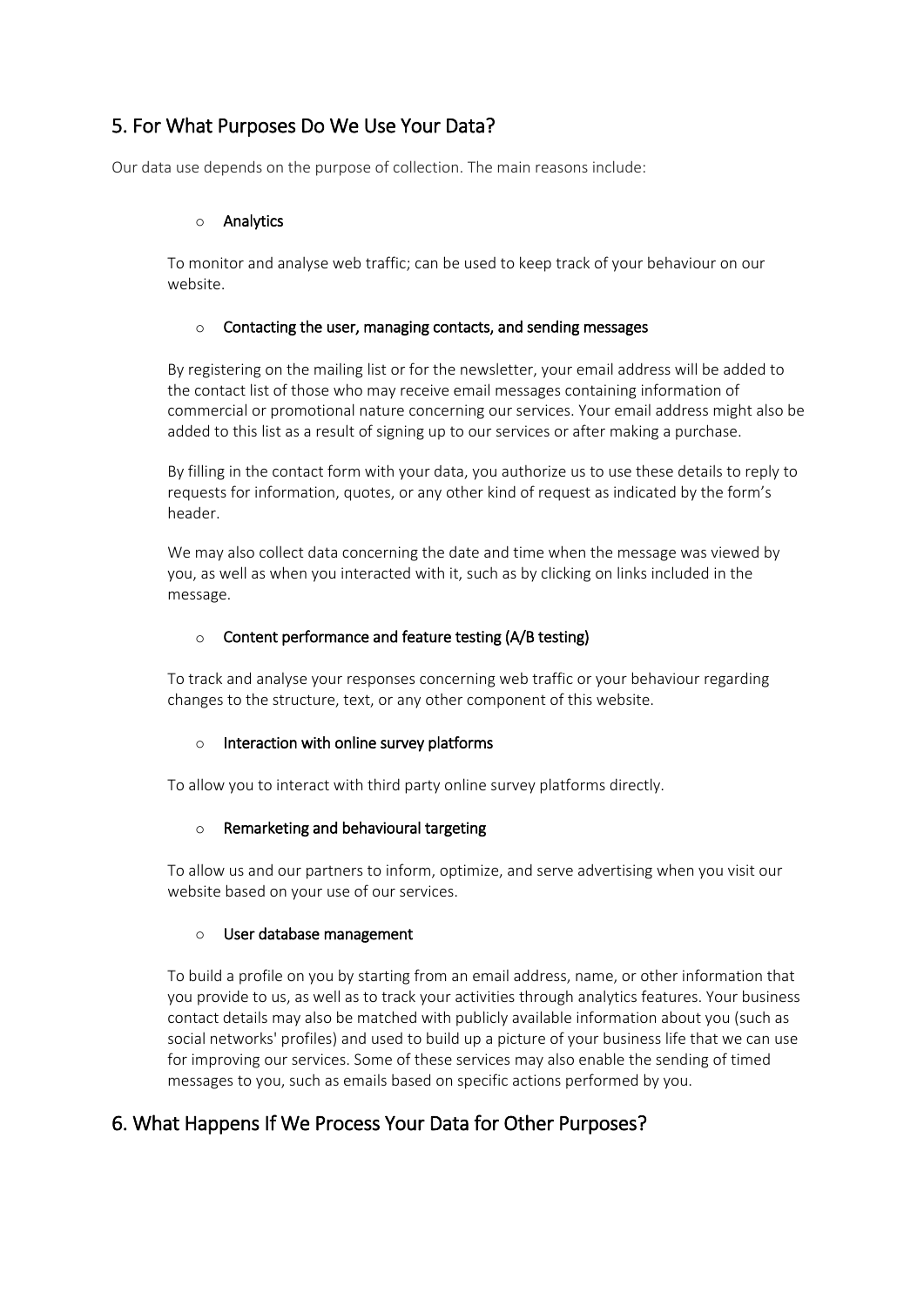We will only use your personal data for the uses and purposes set out above, unless we reasonably consider that we need to use it for another reason and that reason is compatible with the original uses and purposes. If we need to use your personal data for an unrelated purpose, we will notify you and will explain the legal basis which allows us to do so.

## 7. What Happens if You Do Not Provide the Data?

Nothing. As marketing is optional and only allowed with your permission, we cannot contact you further. If you reside in the US, we will collect your data and give you the ability to opt-out. If you are in EU/UK, we will contact you only if we have your consent or will contact you to let you know if we have collected your data.

Where we use cookies, we will only use cookies that are allowed based on your jurisdiction and give you an option to adjust the cookie preference anytime. Particularly for EU/UK, we will use "opt-in" consent for cookies that are not strictly essential.

### 8. Do We Use Algorithms to Make Decisions About You?

Yes. Our service providers that analyse our website traffic will use algorithms to make decisions about who you are and what your interests are, in order to serve you with targeted advertisements. We will only do this when you have positively consented to this collection and use, which will be presented to you when you enter our website.

## 9. Do We Share Your Personal Data With Third Parties?

Yes. We share your personal data with the following categories of recipient:

- o Agents and sub-processors. We disclose your personal data to our service providers. In these cases, the provider will use personal data in accordance with the terms of this privacy policy. Your data will be shared with:
- o Alchemer
- Google (Analytics, Website Optimizer)
- o Marketo
- o Optin Monster
- o Qualified Inc
- o RingLead
- o Salesforce
- o SalesLoft
- o Wistia
- o Zoom
- o ZoomInfo (only for the US)
- Government authorities as permitted or required by law. This may include disclosing your personal data to regulators, or law enforcement authorities. We may transfer and disclose the data we collect about you for the following reasons:
- $\circ$  To comply with a legal obligation, including, but not limited to responding to a court order;
- o To prevent fraud;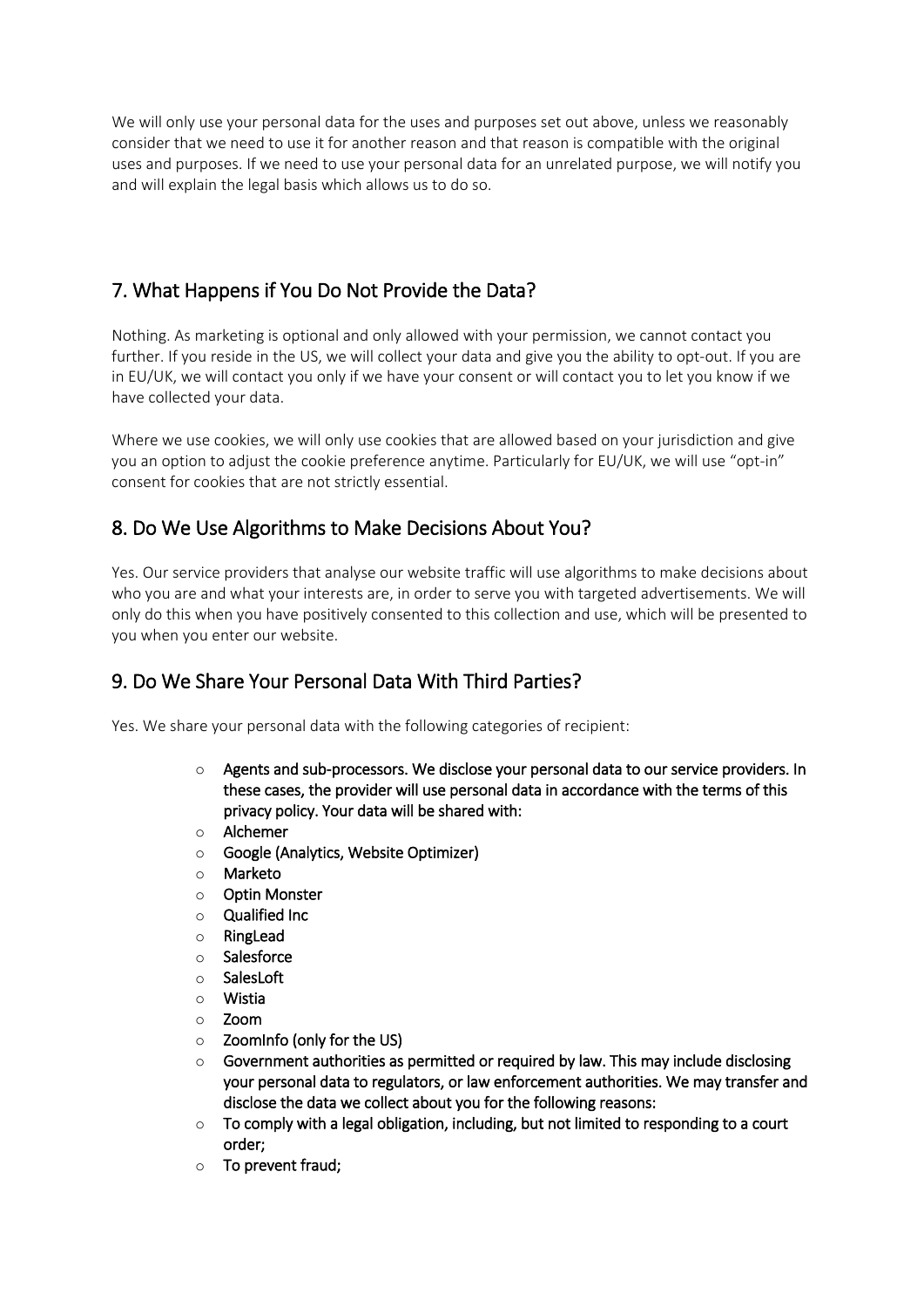- $\circ$  To comply with an inquiry by a government agency or other regulator;
- o To address security or technical issues; or
- o To assist government entities in responding to an emergency
- $\circ$  As part of a business transaction. If the ownership of Granicus changes, or if we merge with or are acquired by another organization, or if we liquidate our assets; your personal data may be transferred to the new organization. If this occurs, the successor organization's use of your data will also still be subject to this policy and the privacy preferences you have expressed to us.

#### 10. Do We Sell Your Data to Others?

No. We do not sell marketing data. We do buy business contact details from third party B2B database providers within the US, but we never sell marketing data.

#### 11. Do We Participate in Privacy Shield?

Yes. We have certified to adhere to the Privacy Principles set forth in the US-EU Privacy Shield Framework regarding the collection, use, and retention of personal data transferred from the European Union ("EU") and the United Kingdom ("UK") to the United States. To learn more about the Privacy Shield program, and to view our certification, please visit [https://www.privacyshield.gov/.](https://www.privacyshield.gov/)

We are responsible for the processing of personal data we receive or subsequently transfer to a third party acting as an agent on our behalf. We will comply with the Privacy Shield Principles for all onward transfers of personal data from the EU and the UK, including the onward transfer liability provisions.

With respect to personal data received or transferred pursuant to Privacy Shield, we are subject to the regulatory enforcement powers of the U.S. Federal Trade Commission. In certain situations, we may be required to disclose personal data in response to lawful requests by public authorities, including to meet national security or law enforcement requirements.

In addition, we will cooperate with the European Data Protection Authorities for any unresolved complaints regarding personal data. You may engage your local Data Protection and/or Labor Authority if you have concern regarding our adherence to the Privacy Shield Principles or any applicable privacy law or regulations. We will respond directly to such authorities regarding investigations and resolution of complaints.  Under certain conditions, more fully described on the [Privacy Shield](https://www.privacyshield.gov/article?id=How-to-Submit-a-Complaint) website, you may be entitled to invoke binding arbitration when other dispute resolution procedures have been exhausted.

### 12. Where Does Your Data Go?

Granicus is owned and operated within the United States. Therefore, the data that we collect from you will be transferred to, and stored at, a destination outside the European Economic Area ("EEA")/UK.

In light of the July 16, 2020 "Schrems II" decisions, the European Court of Justice has decided that the EU-US Privacy Shield is no longer a valid international data transfer option. We plan to maintain our Privacy Shield certification as good practice; however, we will no longer rely upon it as a basis for data transfer. We will discuss with any partner relying on it for EU-US transfers their proposed alternative solutions.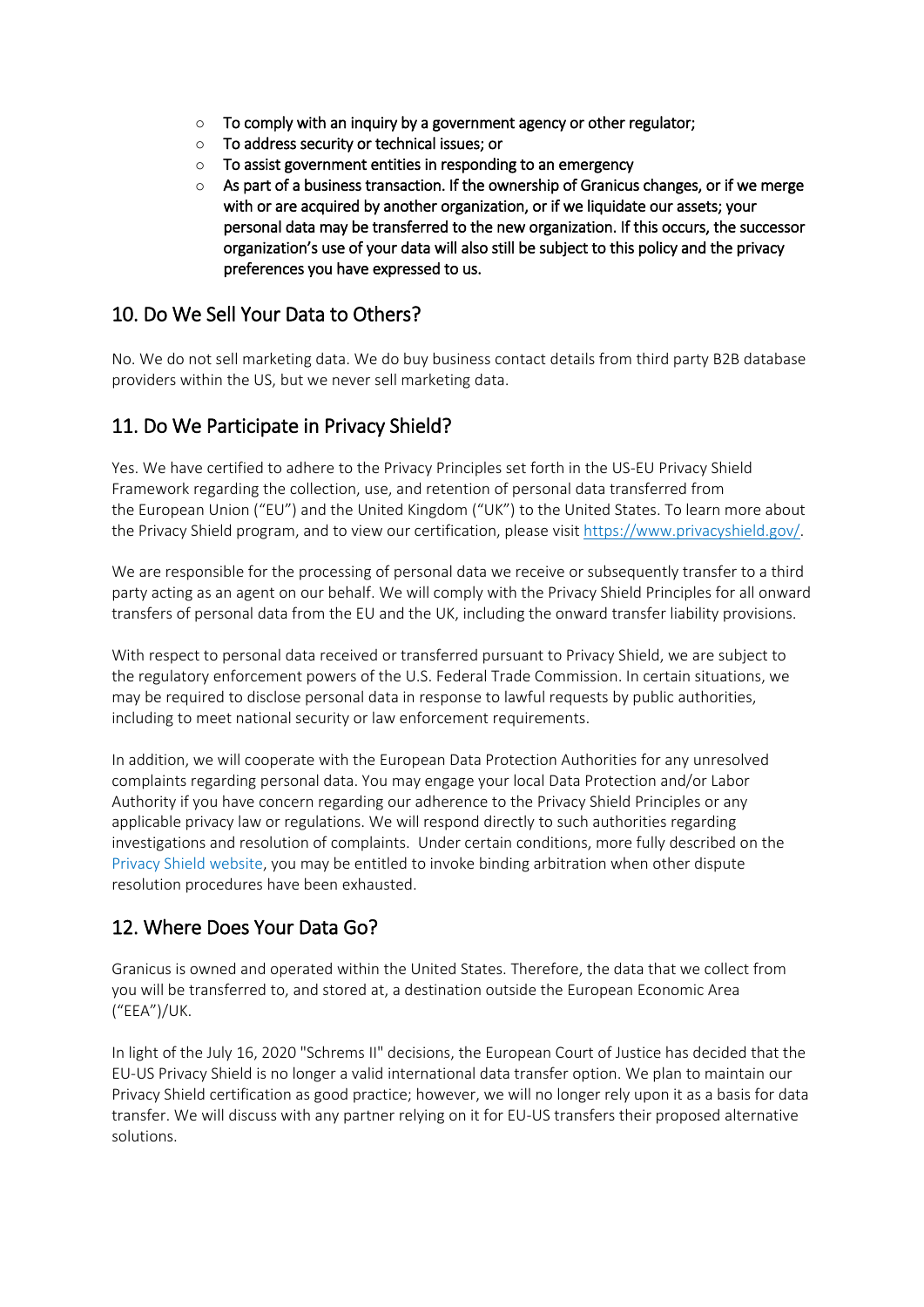The remaining option open to us for data transfers are Standard Contract Clauses (SCCs) and we are therefore engaging with our partners to:

- 1. Review all our data transfers globally to identify areas that require change;
- 2. Switch Privacy Shield transfers to EU approved Standard Contract Clauses as a default, and
- 3. Introduce additional contractual, organizational, and technical safeguards to further protect your information.

Likewise, on June 28, 2021, the EU has adopted two adequacy decisions for the UK; one covering the GDPR and the other the Law Enforcement Directive. The implication of these decisions, now that the UK is no longer part of the EU, is that personal data can continue to flow freely from the EU to the UK, effective immediately.

We will continue to rely on legal derogations for case-by-case transfers where appropriate and will identify where this is the case.

### 13. How Do We Protect Your Data?

We are committed to ensuring that your personal data is secure. In order to prevent unauthorized access, loss or disclosure, we have put in place security controls that reduce the risk of a security breach of your personal data.

If a data breach does occur, we will do everything in our power to limit the damage. In case of a highrisk data breach, and depending on the circumstances, we will inform you about remedial actions to prevent any further damage. We will also inform the relevant supervisory authority or authorities of the breach.

Employees and temporary workers are required to follow policies, procedures, and complete confidentiality training to understand the requirement of maintaining the confidentiality of customer information. If they fail to do so, they are subject to disciplinary action. All employees are required to complete privacy and security training. We also offer a wide variety of other training to all employees and temporary workers to help us achieve our goal of protecting your personal data.

## 14. How Long Will We Keep Your Data?

Your data will not be retained for a period longer than necessary for the purpose it was collected for. We may also keep data for the relevant statutory period where there is a risk of a legal claim. Particularly, if you are a customer or part of the customer account, we will keep your data for as long as you remain a customer plus legal statutory period (6 years).

## 15. What Rights Do You have?

To exercise any of the following rights, please contact dpo@granicus.com. Under certain

circumstances, by law you have the right to:

• Add your data to a "Do not market" suppression list. This is not erasure of your data, as we need to retain your contact details to know not to use them! We will supply "unsubscribe" links or similar, on all marketing communications.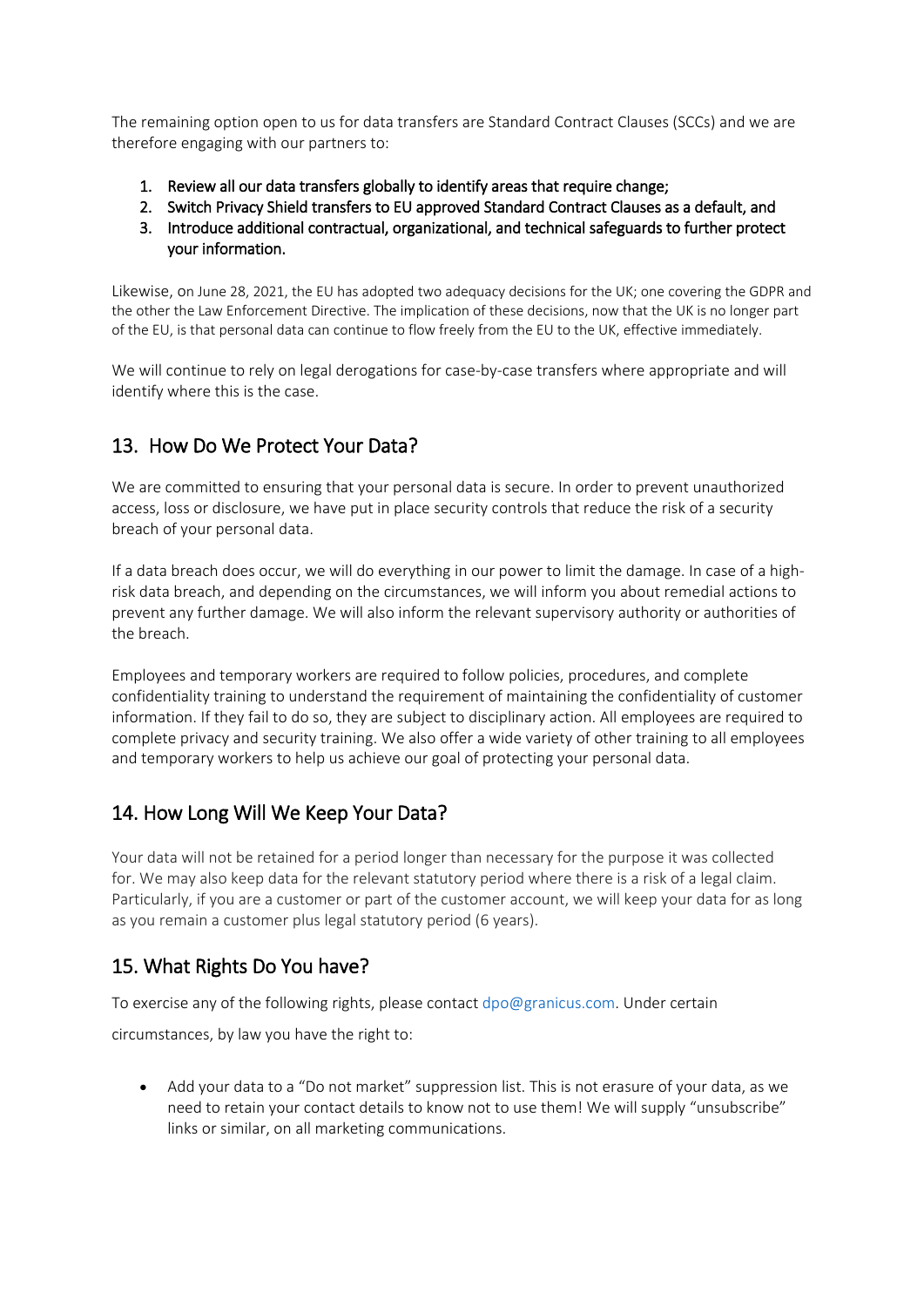- Request access to your personal data (commonly known as a "data subject access request"). This enables you to receive a copy of the personal data we hold about you and to check that we are lawfully processing it.
- Request correction or completion of the personal data that we hold about you. This enables you to have any incomplete or inaccurate information we hold about you corrected.
- Request erasure of your personal data. This enables you to ask us to delete or remove personal data only where we no longer have good reason for us continuing to process it. You can also exercise this right by visiting our [subscription management center.](https://go.granicus.com/Subscription-Management.html)
- Request objection to processing of your personal data. This enables you to object to processing of your personal data where we are relying on a legitimate interest.
- Request the restriction of processing of your personal data. This enables you to ask us to suspend the processing of personal data about you, for example if you want us to establish its accuracy or the reason for processing it.
- Withdraw your consent to the processing of certain personal data (only where you have previously provided consent).
- Make a complaint to the relevant local, national, or industry privacy regulator.

We may need to request specific information from you to help us confirm your identity and ensure your right to access the information (or to exercise any of your other rights). This is another appropriate security measure to ensure that personal data is not disclosed to any person who has no right to receive it.

## 16. Will We Penalize You for Using Your Rights?

We will not discriminate against you for exercising any of your rights under applicable law (such as GDPR, CCPA etc.). Unless permitted by the applicable laws, we will not:

- Deny you goods or services.
- Charge you different prices or rates for goods or services, including through granting discounts or other benefits, or imposing penalties.
- Provide you a different level or quality of goods or services.
- Suggest that you may receive a different price or rate for goods or services, or a different level or quality of goods or services.

## 17. Do We Track You Online?

Yes. We do use online tracking technologies, such as cookies or similar technologies to analyze trends, administer the website, track users' movements around the website, and to gather demographic information about our user base. Depending upon your local jurisdiction you will be provided with a cookie notice when you visit the site. The cookie notice will provide you an option to update your preference.

Currently, various browsers offer a "do not track" or "DNT" option and global privacy control which sends a signal to websites visited by the user about the user's browser DNT preference setting. We will do our best to respect such signals we receive, and as required where placing tracking technologies on your device, notify you what and why.